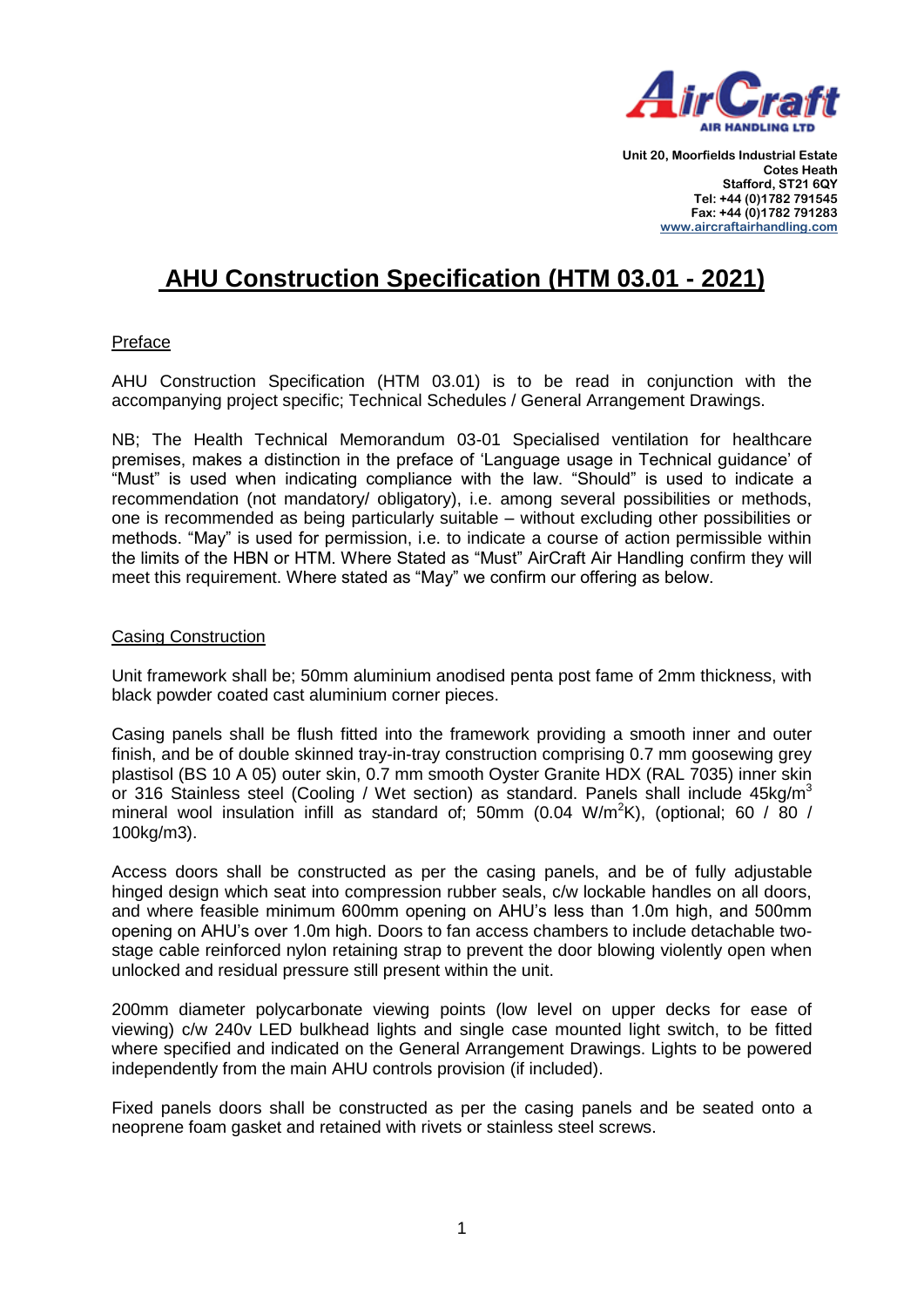

Units shall be mounted on 100 mm x 50 mm channel base, of either anodised aluminium or rolled steel channel which is galvanised after manufacture. Base c/w 35mm diameter hole offset 40mm from each corner, and suitable for connection of lifting shackle / D-link by others for craning or lifting.

Weatherproof units will incorporate a cross-pitched roof designed to shed rain and prevent the pooling of water. Joining sections will include a folded up-stand which is c/w covering capping ridge to prevent water ingress.

Acoustically our casework offers the following performance;

• Insertion losses through 50mm casing.

| 63 | -125 | 250   500 |    | 1 <sub>K</sub> | $\overline{\phantom{1}}$ 2K | 4 <sup>K</sup> | 8K |
|----|------|-----------|----|----------------|-----------------------------|----------------|----|
|    | ∸⊾'  | 29        | 20 |                | 33                          | 36             | 33 |

In accordance with BS EN 1886 : 2008, we confirm our AHU construction meets the following criteria;

- Leakage through unit casing: L2
- Thermal transmittance of unit Casing: T2 (50mm panels)
- Deflection of unit Casing: D2
- Thermal Bridging of unit casing: TB4

# Fans

Fans shall be single inlet direct drive 'Plug' type with backward curved impellor. Fan impellors shall be statically and dynamically balanced and mounted on a solid steel shaft turning in sealed for life bearings. Mesh guard fitted across fan inlet.

AC (Alternating Current) Direct Drive motors shall be of the TEFC type with class F insulation wound for 415 v 3 phase 50Hz electrical supply, to either IE2 / IE3 efficiency class. Fan assembly shall be isolated from unit casing with anti vibration mounts and a flexible connection.

EC (Electronically Commutated) Direct Drive motors shall be wound for either 230 v 1 phase 50Hz or 415 v 3 phase 50Hz electrical supply, to either IE4 / IE5 efficiency class. ModBus connectivity on request. Fan assembly shall be hard mounted onto the fan bulkhead and do not require vibration isolation as standard.

Motors to be wired (power cable only - control cable excluded) to external case mounted isolators when no local control panel provision is included as part of AirCraft's extent of supply. In the event a locally mounted control panel is installed by AirCraft, a door interlocked isolator will be included on the control panel door in lieu of separate case mounted isolators.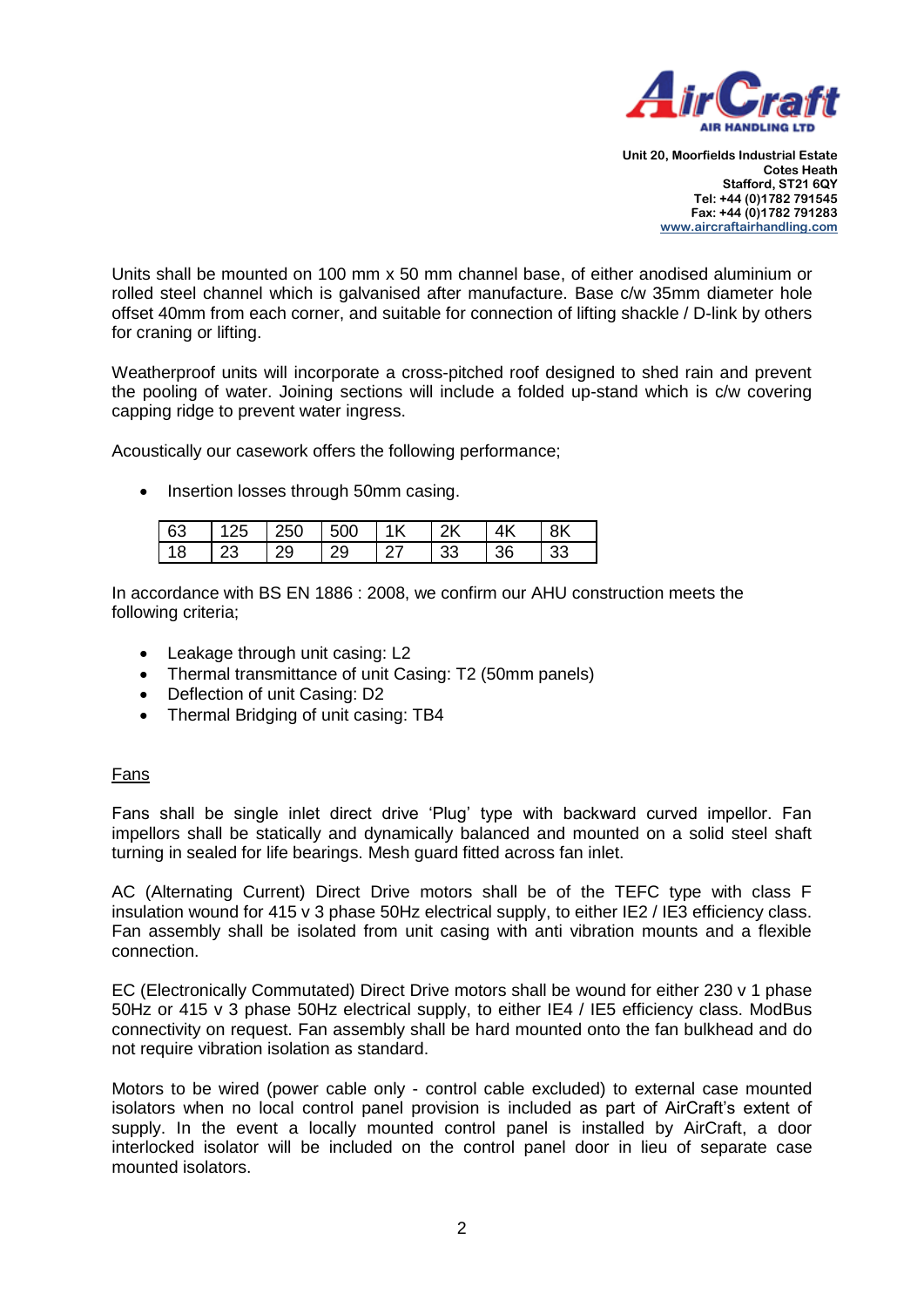

# Panel & Bag Filters

Filters shall be mounted in a galvanised steel front withdrawal holding frames with proprietary retaining clips as per the classification stated on the schedule in accordance with BS EN779.

Media to be c/w 50mm header (panel), and 25mm header (bag), and non-combustible.

Radial; minihelic / magnehelic gauges are fitted as standard, with ranges from 250-500Pa depending on filter grade.

#### HEPA Filters

Multiwedge HEPA's with efficiencies between H10 to H14 as stated on the Technical Schedule.

Manufactured from non fibre-shedding micro-fibre glass paper, the filter packs are mini pleated with the pleats separated by a continuous thermoplastic cord. The filter packs are then sealed with Polyurethane sealant into a galvanised steel or MDF case. They are then fitted with gaskets and retained to a holding backplate with threaded bar and metal retaining clamps.

Radial; minihelic / magnehelic gauges are fitted as standard, with ranges from 250-500Pa depending on filter grade.

#### Activated Carbon Filters

Discarb cells contain bonded carbon panels mounted in a V-form arrangement within a galvanised sheet metal casing, and mounted on slides with the AHU.

#### Dampers

Dampers on either; Supply inlet / outlet, Extract inlet / outlet, Recirculation, Isolation / Mixing dampers, to be of hollow aluminium blade profile, opposed blade operation, nylon (fully recyclable) cog drive, within an extruded aluminium frame c/w edge seals fitted to blades and suitable for motorisation. Optional Stainless steel or painted finish available on request or where stated in our schedule.

Damper torque = 4 Nm per  $1m^2$  of damper face area.

# LPHW Fog / Frost / Heating / Reheat Coils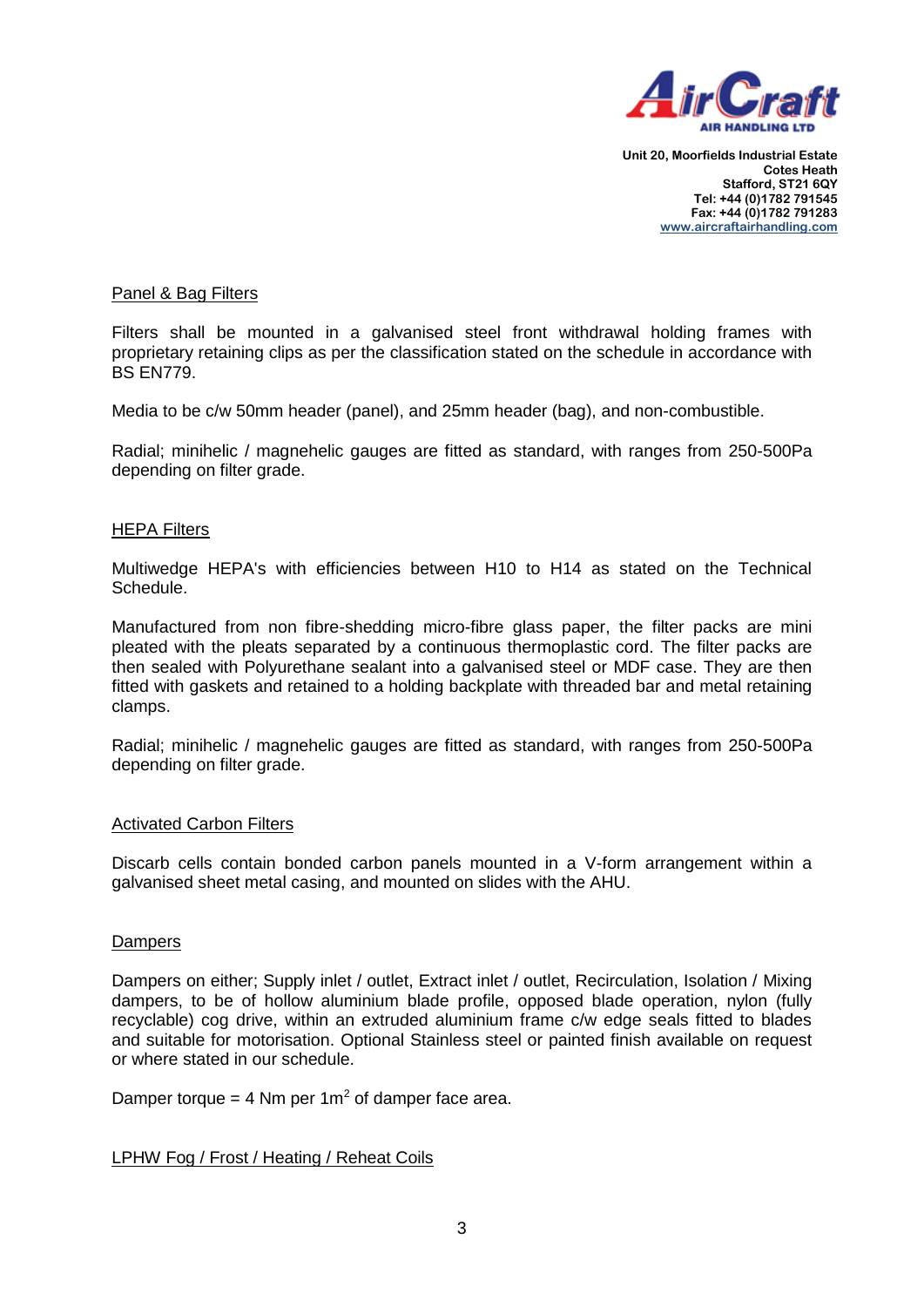

Heating coils shall be Low Pressure Hot Water (LPHW) suitable for flow / return temperatures as detailed on the Technical Schedule. Coils to be constructed from seamless copper tubes expanded into copper fins – Bare tube for Fog & Frost coils, and the fin block shall be housed in a galvanised steel casing as standard, and suitable for "slide in" application. Connections shall be threaded male BSP protruding the side of the AHU casework.

Optional 316 Stainless steel or aluminium casing, epoxy, or copper electro-tinned fins are available.

Single piece coils as standard – Split & staggered coils available on request.

A 10% margin in capacity shall be included in all coil selections.

All coils shall be tested to 27 bar under water - test certificates provided on request.

#### Cooling Coils (Chilled Water)

Cooling coils shall be Chilled Water type suitable for flow / return temperatures as detailed on the Technical Schedule, and sized to a maximum fin block face velocity of 2.0m/s. Coils to be constructed from seamless copper tubes expanded into 0.1mm copper electro-tinned or epoxy-coated aluminium fins with 2.0mm minimum spacing, and the fin block shall be housed in 316 Stainless steel casing as standard, suitable for "slide in" application. Connections shall be male BSP. Coil to be complete with fully removable 316 Stainless steel drain tray, and polypropylene moisture eliminator if specified on the Technical Schedule – these are omitted as standard where the face velocity is <2.0m/s in accordance with the HTM03.01 policy to reduce plastics.

Single piece coils as standard – Split & staggered coils available on request.

A 10% margin in capacity shall be included in all coil selections.

All coils shall be tested to 27 bar under water - test certificates provided on request.

# Cooling Coils (DX) / Reverse Cycle

DX coils shall be suitable for temperatures, and compatible with refrigerant No. of stages as detailed on the Technical Schedule, and sized to a maximum fin block face velocity of 2.0m/s. Coils to be constructed from seamless copper tubes expanded into 0.1mm copper electro-tinned or epoxy-coated aluminium fins with 2.0mm minimum spacing, and the fin block shall be housed in 316 Stainless steel casing as standard, suitable for "slide in" application. The distribution manifold to be brazed to suit the circuit requirements. Coil to be complete with fully removable 316 Stainless steel drain tray, and polypropylene moisture eliminator if specified on the Technical Schedule – these are omitted as standard where the face velocity is <2.0m/s in accordance with the HTM03.01 policy to reduce plastics.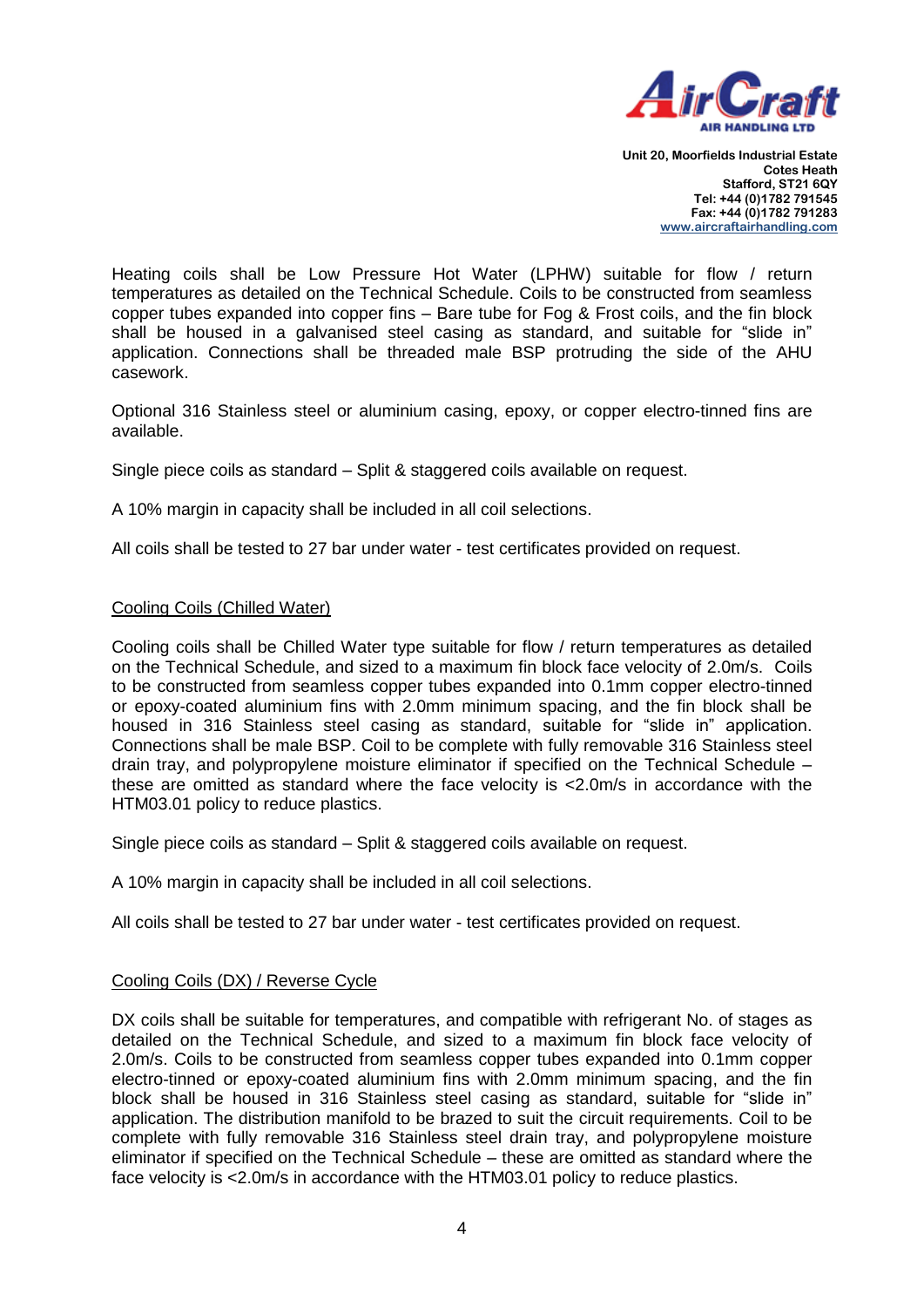

Single piece coils as standard – Split & staggered coils available on request.

A 10% margin in capacity shall be included in all coil selections.

All coils shall be tested to 27 bar under water - test certificates provided on request.

#### Gas Heaters

Indirect gas fired heating coils are formed from folded galvanised steel sheet to a rigid structure and c/w two and four pass tubular assembly manufactured from AISI 409 grade stainless steel which is formed, swaged and expanded without recourse to stress inducing welding. All modules have AISI 409 grade stainless steel flue collector boxes complete with condensate drain point.

In-shot burners carefully matched to each tube assembly and manifolded to a common gas valve and multi-start ignition system, itself complete with flame monitoring and safety controls and supplied ready for use with natural gas (G20). Alternative LPG propane (G31) firing available to order.

Heaters provide 91% minimum thermal efficiencies directly at the point of use thereby eliminating the distribution and standby losses normally associated with central boiler plant.

Optimised energy usage and reduced running costs result from:

- High turn down ratio
- Instant response to changing conditions
- Reduced pre-heat period
- Elimination of residual thermal mass on plant shut down

#### Electric Heaters

Electric heater battery elements constructed from nickel / chrome wire insulated by compacted magnesium oxide powder within a stainless steel sheath, and mounted within a cassette frame manufactured from pre-galvanised sheet steel.

Models can be manufactured to suit either thyristor or stepped controls and are available in 240 or 415 volts supply, with kW outputs to suit individual requirements in multiples of 3 kW of elements.

#### Recuperators

Recuperator to be of aluminium plate type, (epoxy coated where requested to prevent corrosion), contained within extra strong galvanised steel casing and mechanically sealed.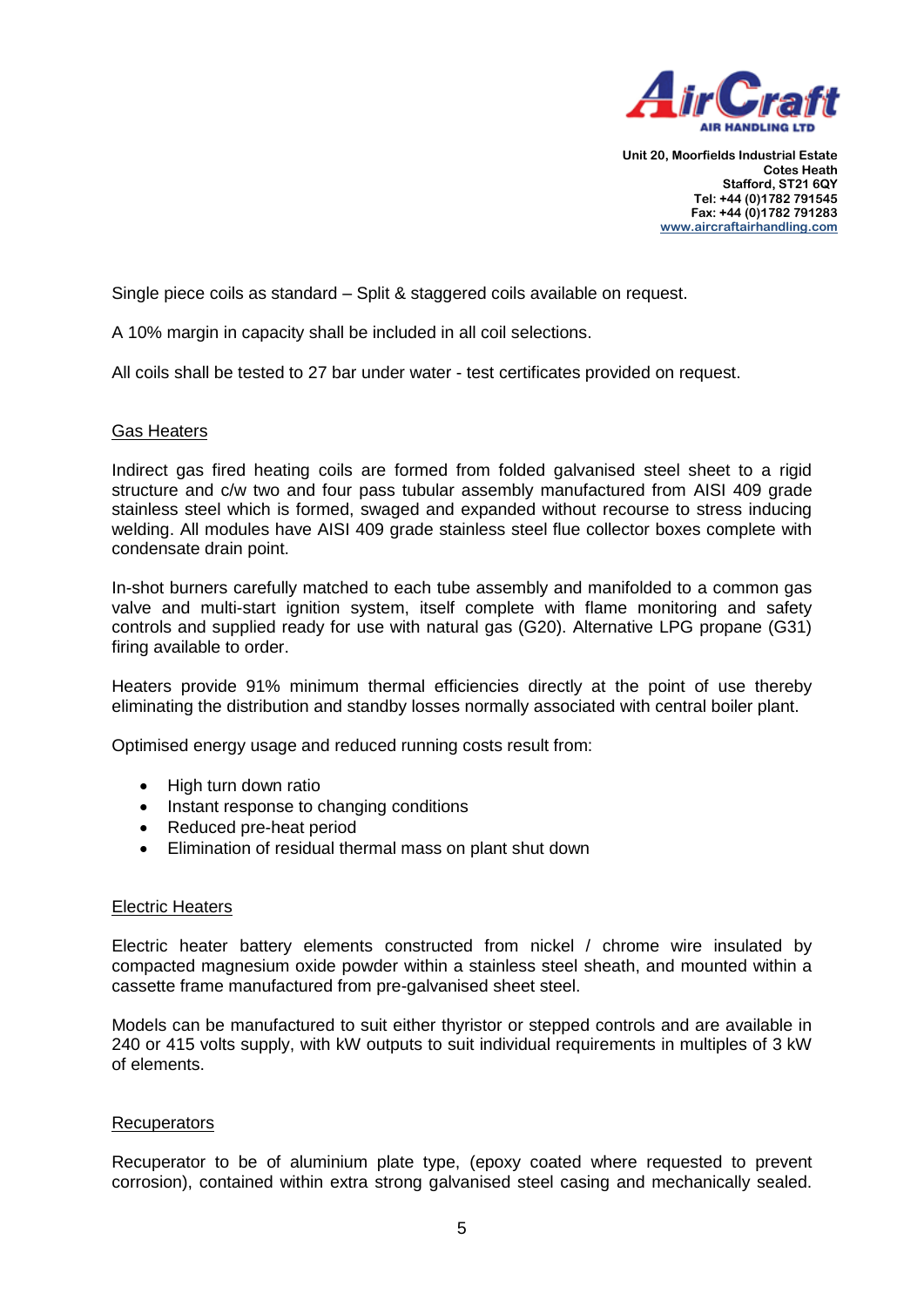

Shall be minimum efficiency of 73% in accordance with ErP2018 / EN308, exact efficiency as stated on the accompanying Technical Schedules. Face and bypass damper c/w nylon (fully recyclable) cog drive fitted, and fully removable 316 Stainless steel condensate drain tray fitted on the extract side.

# Thermal Wheels

Thermal wheel to be manufactured from a high quality aluminium foil, and housed within a zinc-plated steel frame c/w circumference and central brush seal to minimise air leakage, and a variable speed controller. Shall be minimum efficiency of 73% in accordance with ErP2018 / EN308, exact efficiency as stated on the accompanying Technical Schedules. Optional; segmented construction, with epoxy, enthalpy, or sorption rotor options are available.

#### Runaround (Heat Recovery) Coils

Matched runaround coils shall be suitable for flow / return temperatures as detailed on the Technical Schedule, and shall be minimum efficiency of 68% in accordance with ErP2018 / EN308, exact efficiency as stated on the accompanying Technical Schedules.

Supply coil to be constructed from seamless copper tubes expanded into copper fins, and the fin block shall be housed in a galvanised steel casing as standard, and suitable for "slide in" application. Connections shall be threaded male BSP protruding the side of the AHU casework.

Extract coil sized to a maximum fin block face velocity of 2.0m/s. Coils to be constructed from seamless copper tubes expanded into 0.1mm copper electro-tinned or epoxy-coated aluminium fins with 2.0mm minimum spacing, and the fin block shall be housed in a 316 Stainless steel casing as standard, suitable for "slide in" application. Connections shall be male BSP protruding the side of the AHU casework. Coil to be complete with fully removable 316 Stainless steel drain tray, and polypropylene moisture eliminator if specified on the Technical Schedule – these are omitted as standard where the face velocity is <2.0m/s in accordance with the HTM03.01 policy to reduce plastics.

Single piece coils as standard – Split & staggered coils available on request.

A 10% margin in capacity shall be included in all coil selections.

All coils shall be tested to 27 bar under water - test certificates provided on request.

#### Louvers

Inlet louver fitted with bird mesh screen, with frame and blade manufactured from anodised aluminium extrusion. Unless derogated AirCraft will not include for Louvers on an external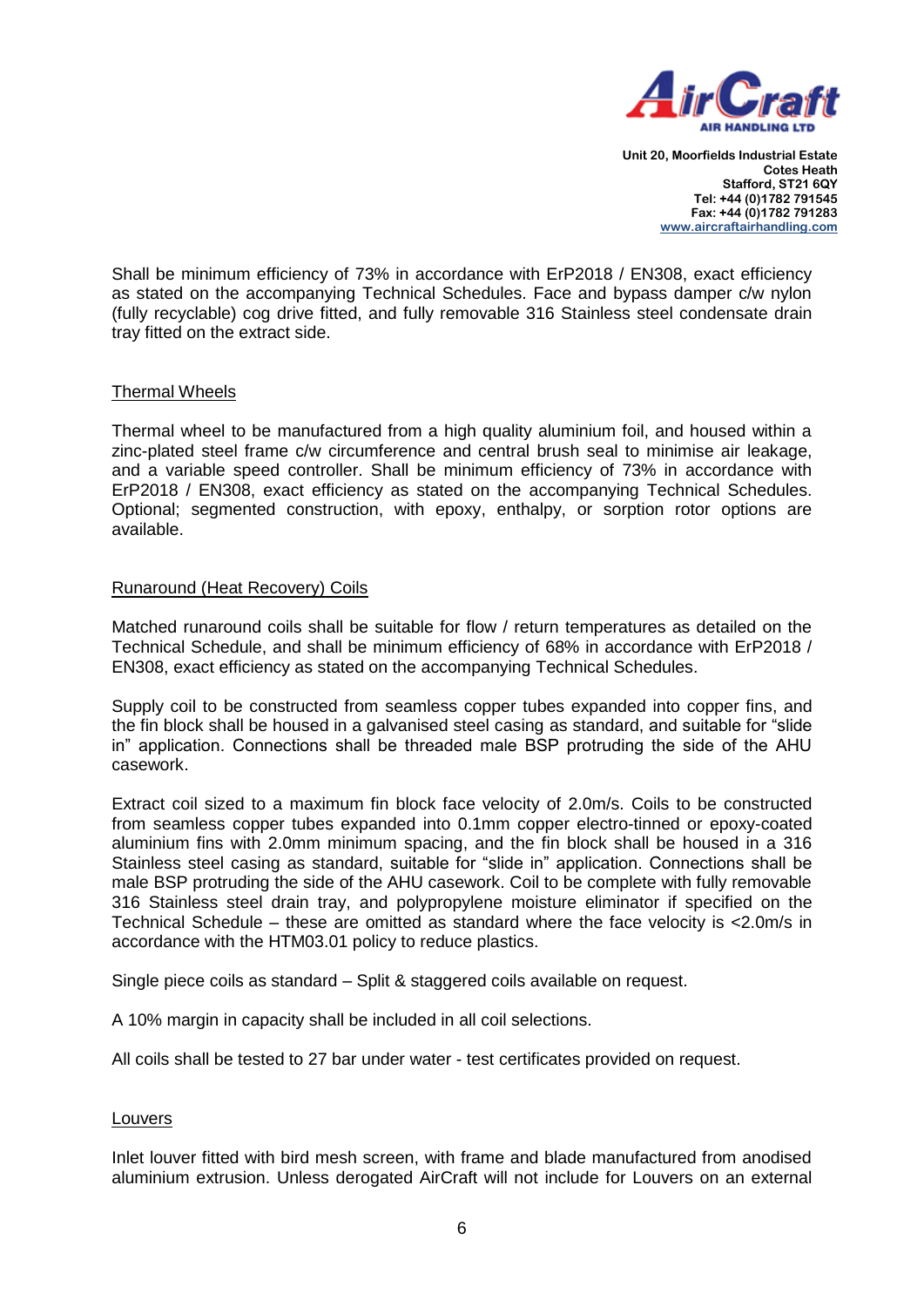

combined supply & extract AHU where the Fresh air inlet and Exhaust outlet are less than 4.0m apart – we assume the installer will duct both airways to prevent the re-entrainment of vitiated air.

# **Humidifiers**

Humidifiers can be either of the 'Electrode', 'Resistive' or 'Live / Direct Steam' type, to the duty detailed on the accompanying Technical Schedules, and either case mounted or loose supply. AHU section to be of suitable length to permit absorption of the steam into the airstream. Removable 316 Stainless steel drain tray included.

#### **Attenuators**

200mm deep Bull-nose splitter pods manufactured from galvanised sheet steel, and mineral wool infill complete with Melinex lining & perf case finish. Length / acoustic insertion loss, as stated on the accompanying Technical Schedules, tested in accordance with BS4718.

| Length | Finish  | 63 | 125 | 250 | 500 | 1 <sup>k</sup> | 2k | 4k | 8k |
|--------|---------|----|-----|-----|-----|----------------|----|----|----|
|        |         |    |     |     |     |                |    |    |    |
| 600    | Melinex | 6  | 8   | 9   | 11  | 14             | 14 | 11 |    |
| 900    | Melinex | 7  | 11  | 13  | 16  | 19             | 19 | 14 | 10 |
| 1200   | Melinex | 8  | 13  | 17  | 20  | 23             | 23 | 18 | 12 |
| 1500   | Melinex | 10 | 17  | 19  | 21  | 24             | 24 | 19 | 13 |
| 1800   | Melinex | 11 | 19  | 23  | 22  | 24             | 25 | 21 | 14 |
| 2100   | Melinex | 12 | 21  | 25  | 23  | 25             | 26 | 21 | 16 |

# Coastal Construction

Where specified or requested, AHU's located within a coastal region may have the following construction as a minimum which is over and above our standard HTM 03.01 - 2021; painted or stainless steel dampers / epoxy painted or coated recuperator or thermal wheel.

# Control Panels

Where specified the AHU can include a bespoke packaged HVAC control panel mounted within a mild steel enclosure and fitted to the side of the unit and wired out to respective components. Controls to be to an either; basic 'Standalone' design or to a 'fully-integrated' solution complete with BMS (BACnet / ModBus / Free-issue Trend) interface. Project specific wiring diagram refers.